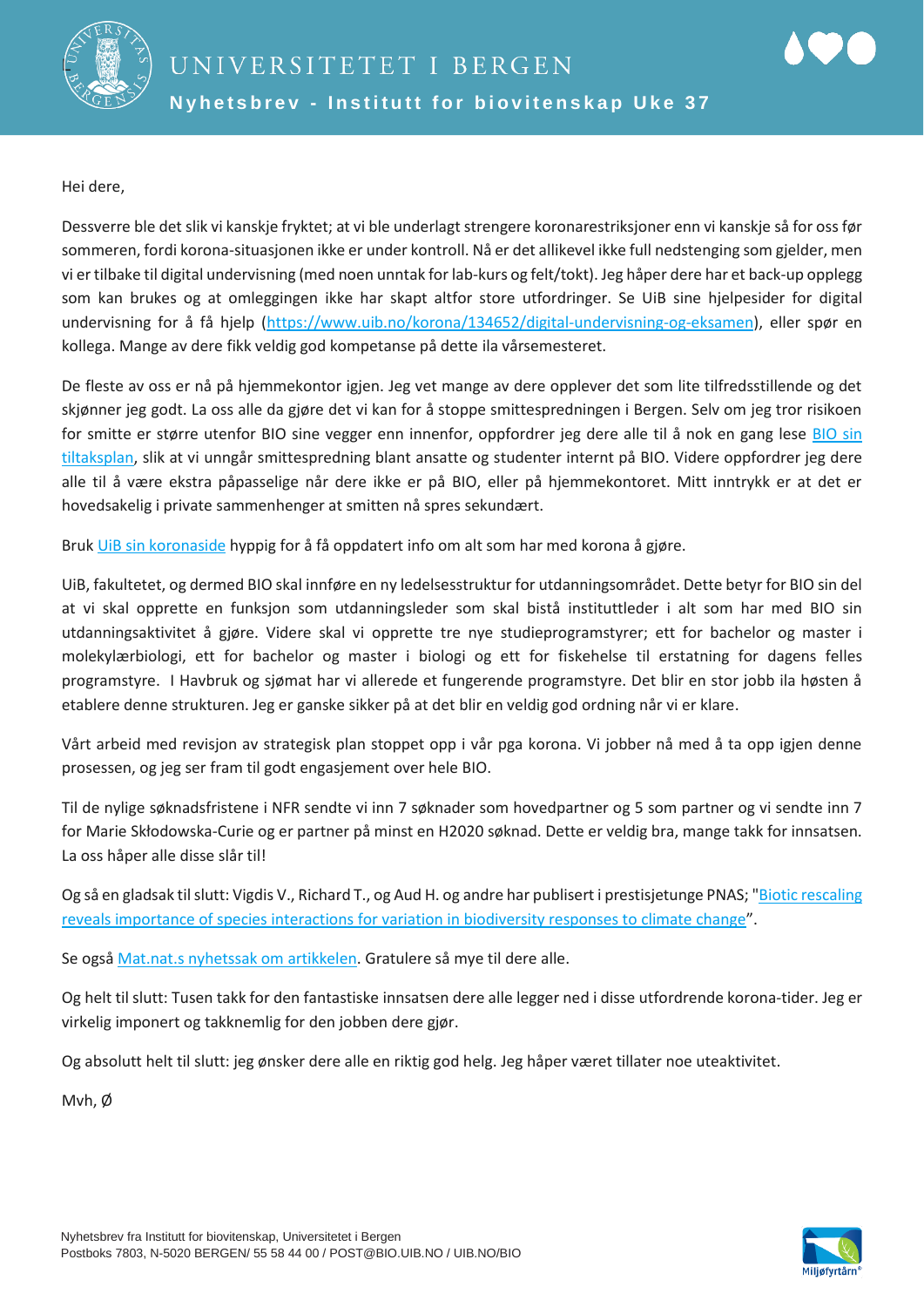Dear all,

Unfortunately, things have turned out as we might have feared; that we were subject to stricter coronary restrictions than we might have imagined before the summer, because the corona situation is not under control. Now we are still not in full shutdown, but we are back to digital teaching (with some exceptions for lab courses and fields / cruises). I hope you have a back-up plan that can be activated and that the reorganization has not created too great challenges. See UiB's help pages for digital teaching for help [\(https://www.uib.no/en/corona/134664/digital](https://www.uib.no/en/corona/134664/digital-teaching-and-examination)[teaching-and-examination\)](https://www.uib.no/en/corona/134664/digital-teaching-and-examination), or ask a colleague. Many of you have acquired very good skills in this spring semester.

Most of us are now back in the home office. I know many of you find the situation unsatisfactory, which I fully understand. Let us all then do what we can to stop the spread of infection in Bergen. Although I believe the risk of infection is greater outside BIO's walls than inside, I encourage you all to once again read [BIO's action plan,](https://mitt.uib.no/courses/11056/files/2686095/download?wrap=1) so that we avoid the spread of infection among employees and students internally at BIO. Furthermore, I encourage you all to be extra careful when you are not at the BIO, or in the home office. My impression is that it is mainly in private contexts that the infection now spreads secondarily.

Use [UiB's corona page](https://www.uib.no/en/corona) frequently to get updated info about everything that has to do with corona.

UiB, the Faculty, and thus BIO will introduce a new management structure for the education area. This means, for BIO's part, that we will establish a function as Head of education, that will assist the Head of department in everything that has to do with BIO's educational activity. Furthermore, we will create three new study program boards; one for the Bachelor and Master in Molecular Biology, one for the Bachelor and Master in Biology and one for Fish Health, to replace the current joint program board. In Aquaculture and Seafood, we already have a functioning program board. This will become a big job this autumn. I'm pretty sure it's going to be a very good arrangement when in place.

Our work with the revision of the strategic plan was halted this spring due to the corona. We are now working to restart the process, and I look forward to good engagement throughout BIO.

For the recent application deadlines in NFR, we submitted 7 applications as main partner and 5 as partner. Furthermore, we submitted 7 for Marie Skłodowska-Curie and are a partner on at least one H2020 application. This is very good, many thanks for the effort. Let's hope all of these come through!

I am happy to end with a happy story: Vigdis V., Richard T., and Aud H. and others have published in prestigious PNAS; ["Biotic rescaling reveals importance of species interactions for variation in biodiversity responses to climate](https://www.pnas.org/content/early/2020/08/26/2003377117)  [change"](https://www.pnas.org/content/early/2020/08/26/2003377117)

See also MatNat's news coverage of the article – [Klimaendringar sett gjennom plantane sine augo.](https://www.uib.no/matnat/137963/klimaendringar-sett-gjennom%C2%A0plantene%C2%A0sine-augo) Congratulations to you all.

And finally: Thank you so much for the wonderful effort you are all laying down in these challenging corona times. I'm really impressed and grateful for the work you do.

And finally finally: I wish you all a really good weekend. I hope the weather allows some outdoor activity.

Mvh, Ø

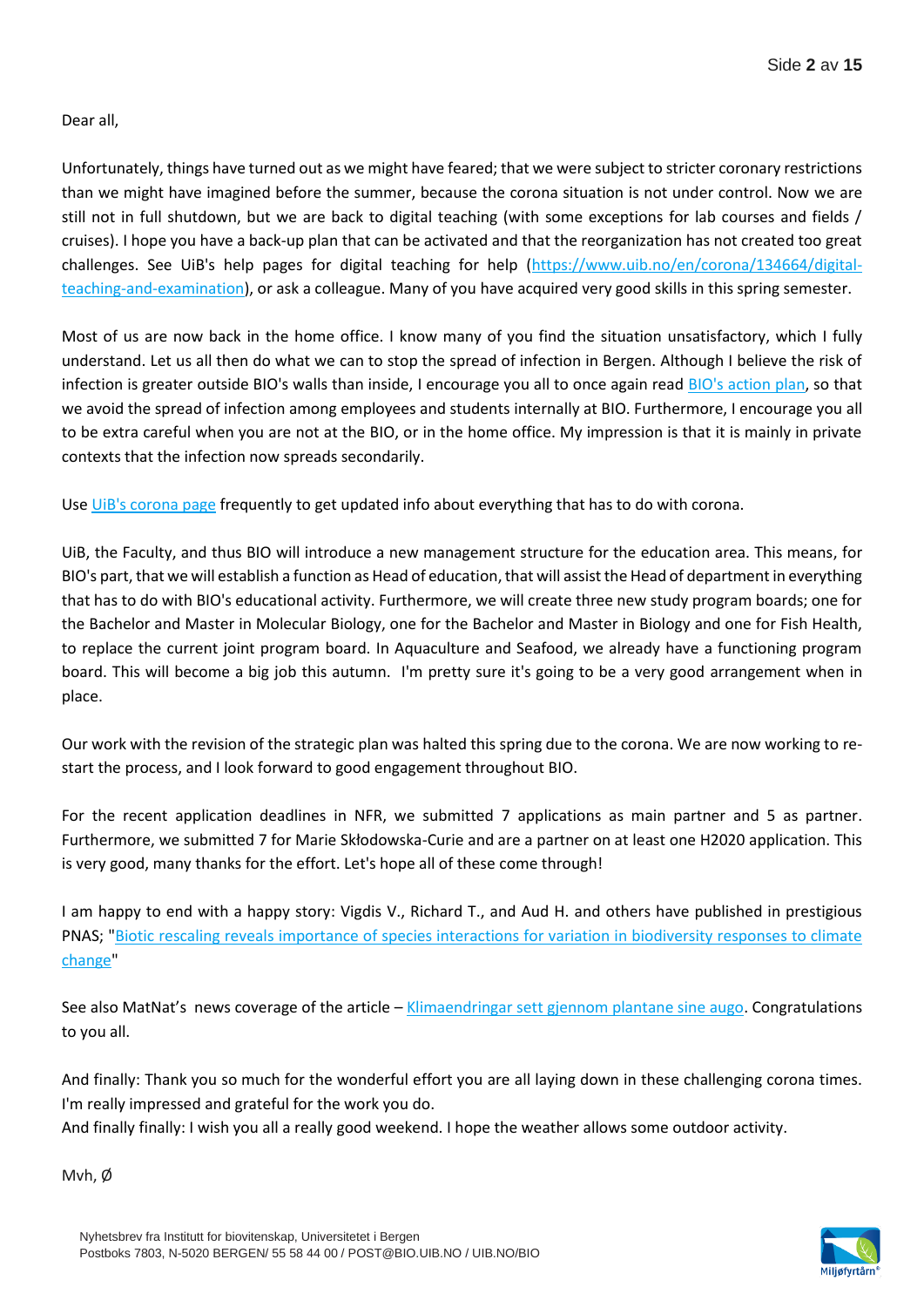## Dekanbloggen, Helge Dahle



Le[s hele blogginnlegget](https://matnat.w.uib.no/arkiv/1183)

# [Denne uken skal fakultetsstyret behandle budsjettforslaget for 2021.](https://www.uib.no/sites/w3.uib.no/files/attachments/38_a_-_budsjettforslag_2021.pdf) I

sammendraget til budsjettet lister vi opp seks hovedpunkt som er rammer for fakultetets arbeid det kommende budsjettåret:

#### **-Fakultetets strategi:** *Kunnskap som former samfunnet – natur, teknologi og bærekraft*

- **-Usikkerhet** knyttet til Covid-19 situasjonen
- *-*Økt studentrekruttering og strategisk arbeid med **studieporteføljen**
- *-*SFI-og SFU-**suksess**
- *-*Strategisk **bemanning** og karriereutvikling
- *-*Utviklingsplan for **arealer**

## UiB introduction seminars for international staff



Dear all,

There are still seats available for the [UiB introduction seminars](https://www.uib.no/en/international/137576/introduction-seminar) held this fall.

We encourage you to sign up! A lot of relevant information for your daily life as UiB employee will be addressed, answering a lot of questions we are sure you have.

#### [Sign up!](https://skjemaker.app.uib.no/view.php?id=8758337)

*Photo: Colourbox*

Some topics covered are:

- Work life in Norway
- Absence, short term, long term, parental leave, vacations and more
- Norwegian Social Insurance Scheme
- Norwegian Public Service Pension Fund
- Trade Unions
- Language courses

Please be assured we will do our best to uphold necessary Covid-19 regulations. If, under the circumstances, you are not comfortable to join in a classroom setting, please let us know and we will try and accommodate you.

Kind regards Euraxess Team HR International Centre

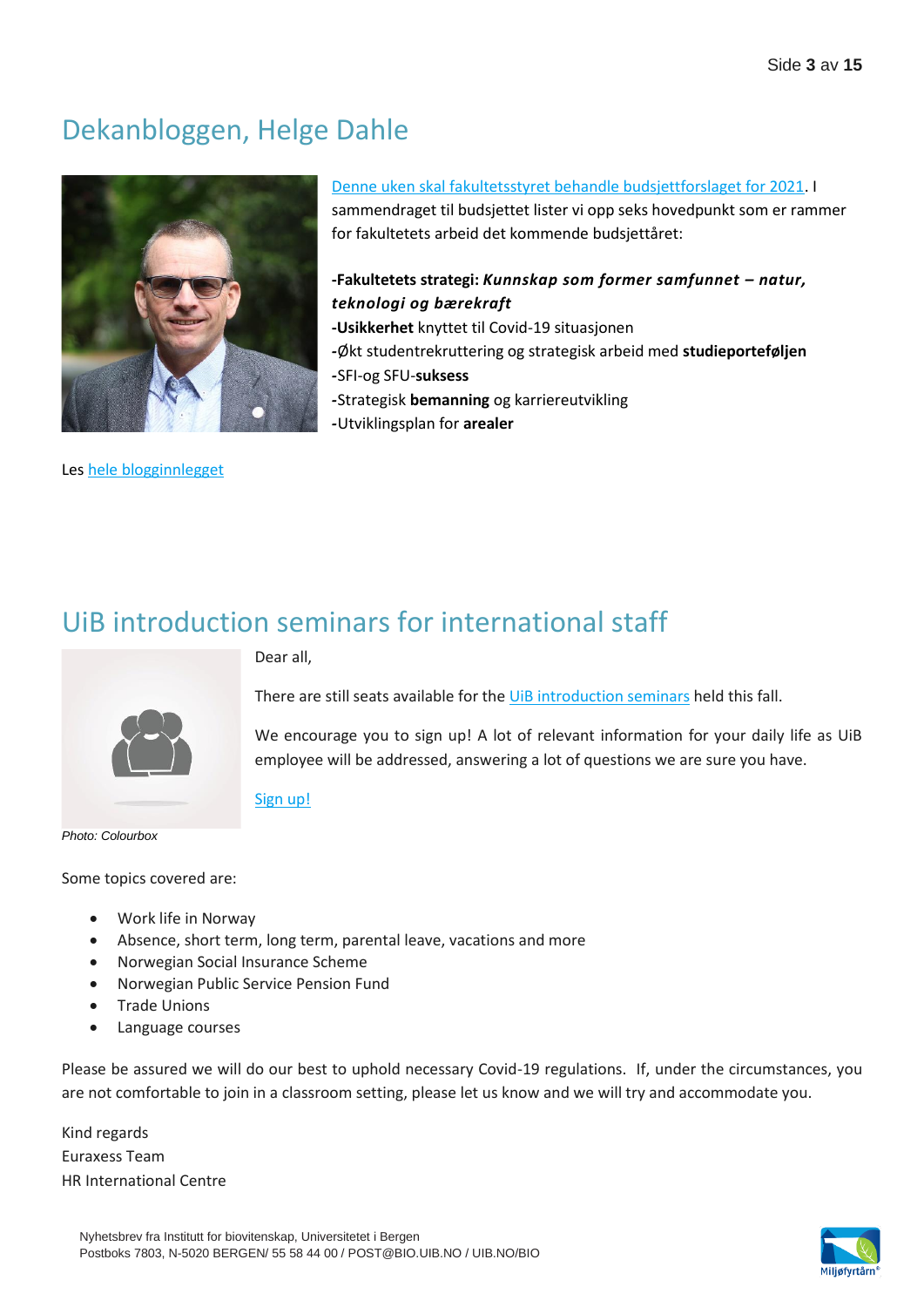# **Forskning/utlysning**

## Application summary Aug-Sept 2020

| Proposal Status Aug-Sept 2020 |                |                         |                                        |                 |  |
|-------------------------------|----------------|-------------------------|----------------------------------------|-----------------|--|
|                               | coordinator    | <b>Partner</b>          | $\left $ degree-conferring institution | total submitted |  |
| <b>NFR</b>                    | $\overline{7}$ | 5                       | $\overline{2}$                         | 14              |  |
| <b>IPN</b>                    |                | $\mathbf 1$             |                                        | $\mathbf{1}$    |  |
| <b>KSPSAMARBEID</b>           | 6              | $\overline{4}$          | 2                                      | 12              |  |
| SINO-NORGE                    | $\mathbf 1$    |                         |                                        | $\mathbf{1}$    |  |
| Other                         | 9              | $\overline{\mathbf{c}}$ |                                        | 11              |  |
| <b>TMS</b>                    | $\mathbf{1}$   |                         |                                        | $1\,$           |  |
| Olav Thon                     | $\mathbf 1$    |                         |                                        | $\mathbf{1}$    |  |
| EU H2020 SC3                  |                | $\mathbf 1$             |                                        | $\mathbf 1$     |  |
| EU H2020 MSCA IF              | $\overline{7}$ |                         |                                        | $\overline{7}$  |  |
| EU JPI                        |                | $\mathbf 1$             |                                        | $\mathbf{1}$    |  |
| <b>TOTAL</b>                  | 16             | 7                       | $\overline{2}$                         | 25              |  |

Even though some of the major calls for research funding are gathered in lumps, BIO's scientific staff work continuously throughout the year to secure funding for their many exciting reserach ideas.

Here is a summary of applications sent from BIO or with BIO participation during August and September. We keep our fingers crossed that as many as possible be successful. And for those who are not, we belive that the effort of writing the application will in many cases result in a refinement of the research idea and that collaborational relations with the partners involved are often established or strengthened by the application process. In both cases chances are good that you will be in a position to make a stronger case next time around.

- KPS samarbeid (NFR): [Kompetanse og samarbeidsprosjekt](https://www.forskningsradet.no/sok-om-finansiering/hvem-kan-soke-om-finansiering/forskningsorganisasjoner/kompetanse-samarbeidsprosjekt-veiledning/)
- Sino-Norge (NFR): Sino-Norwegian Researcher Project on Food Safety [Sustainable and Safe Food from Agriculture and Aquaculture](https://www.forskningsradet.no/en/call-for-proposals/2020/joint-sino-norwegian-researcher-projects-food-safety-sustainable-safe-food-agriculture-aquaculture/)
- IPN (NFR)[: Innovasjonsprosjekt i næringslivet](https://www.forskningsradet.no/utlysninger/2019/innovasjonsprosjekt-i-naringslivet2/)
- Olav Thon: [The Olav Thon Foundation's International Research Award for Mathematics/Natural Sciences and Medicine 2020](https://olavthonstiftelsen.no/forskningsstotte/utlysning-for-2020/)
- EU MSCA IF[: Building a low-carbon, climate resilient future: secure, clean and efficient energy](https://ec.europa.eu/info/funding-tenders/opportunities/portal/screen/opportunities/topic-details/lc-sc3-nze-6-2020;freeTextSearchKeyword=;typeCodes=0,1;statusCodes=31094503;programCode=null;programDivisionCode=null;focusAreaCode=null;crossCuttingPriorityCode=null;callCode=H2020-LC-SC3-2018-2019-2020;sortQuery=deadline;orderBy=desc;onlyTenders=false;topicListKey=topicSearchTablePageState)
- TMS: EaSI 2020 (EU) [Targeted mobility scheme \(TMS\) VP/2020/009 Closed!](https://euroalert.net/call/4104/call-for-proposals-easi-2020-targeted-mobility-scheme-tms)
- EU H2020 MSCA IF: Marie Skł[odowska-Curie Individual Fellowships](https://ec.europa.eu/info/funding-tenders/opportunities/portal/screen/opportunities/topic-details/msca-if-2020)
- EU JPI[: Aquaticpollutants joint call 2020](http://jpi-oceans.eu/calls/proposals/aquaticpollutants-joint-transnational-call-2020)

## Utlysning av forskningsmidler fra Dyrevernalliansens forskningsfond



Fondets formål er å støtte forskning av god vitenskapelig kvalitet som bidrar til å fremme dy rs interesser. Vi vil med dette invitere vitenskapelig ansatte og studenter hos dere til å søke om midler.

- Fondet støtter forskning og utviklingsprosjekter på alle nivåer fra mastergrad til post doktor.
- Vi prioriterer prosjekter som angår dyr i intensivt landbruk, fiskeoppdrett og dyreforsøk.
- I 2020 vil det bli utdelt inntil 1.000.000 (én million) kroner.

**Søknadsfristen er 20.09.2020.** Mer info og søknadskriterier finnes [her](https://dyrevern.no/dyrevern/sok-midler-fra-dyrevernalliansens-forskningsfond/)

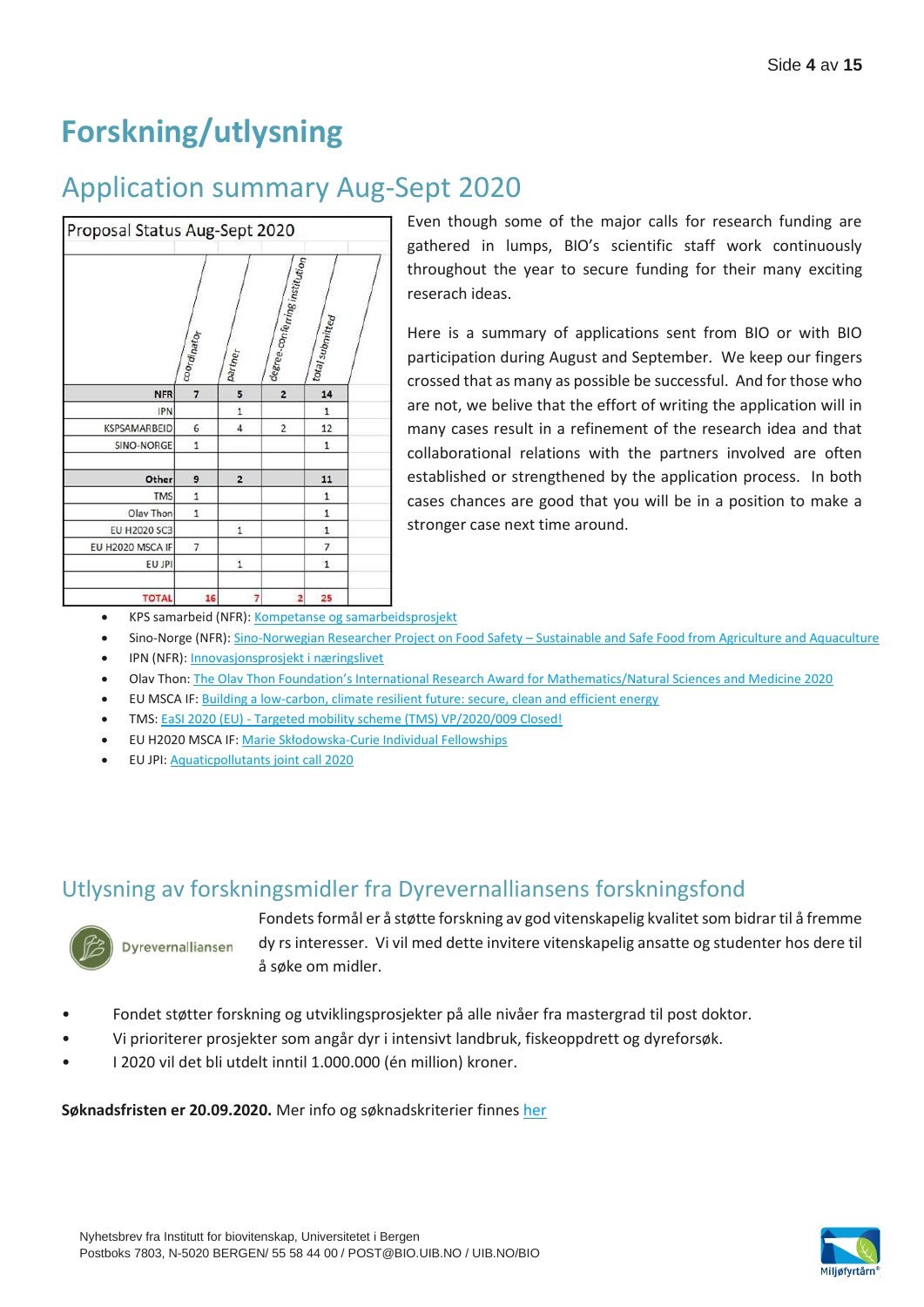## Barnekreftforeningen - Utlysninger av forskningsmidler



Barnekreftforeningen lyser hver høst ut midler til forskningsprosjekter i en open-call med fast søknadsfrist 1. november hvert år. Barnekreftforeningen støtter relevante norske barneonkologiske forskningsprosjekter hvor resultatene forventes å komme norske barn tilgode.

#### **Søknadsfrist: 01.11.2020**[. Les mer](https://www.barnekreftforeningen.no/forskning/sok)

### NFR/Diku Planned call for INTPART Funding for International Partnerships

The aim of the call is to develop world-leading professional environments in Norway through long-term international cooperation. Norwegian research organizations can apply for funding for partnerships with Brazil, Canada, India, Japan, China, Russia, South Africa and the United States. Other partner countries may be included in the final call. The scheme will contribute to increased scope and higher quality and relevance in professional cooperation with selected countries, especially through links between higher education and research cooperation.

**Application deadline: 18.11.2020.** Full call details should be made available in September.

If any researchers at BIO will be participating in a proposal to this call (either as coordinator or partner) please send an email to [Sjoukje.kuipers@uib.no](mailto:Sjoukje.kuipers@uib.no) as soon as possible.

### [Ny utlysning av forskerskoler høsten 2021](https://one-lnk.com/x1evlYwMGtwRmTaEHiPo6Xo88B1_xIz2J1nWsCeo_w7UMZMSMxGInxu6x-s0oq8AKdLpFbUVDY8QzAjmxU0cLJOHw/x1efqmsoFPgHkKLgMC-4IwYVnQffhCbwlujuOfv3cNbEEgyj0fib81NXT9kLlGhMwebf6T0c4Rm8_rN98saqCArr1kNvFrPKEZROeZhiw2PD29WXsl-GrKQMRZ1OINF7t45NzeT9Fn9bkjVQOWcoGlEJ6EdDfOC23M7LIBuSlNMZoYPccMMsXdBqGycouPSTD-EmFmIr9ArHyPDKlaVLodH_VFLQDUaAZZ1C8wnVX0Kyp0rONJX6qJFnrdcr4LlM4HyvRz1m7YGMLi2DHyavrIxkkatr4ew4OLK72Fe9sp9RbYPHUzQiBDe6j4fFaGVVDnW/x1eyApv-Ie7qCLJwadS3vfLr9gO0E3XtZHRW0KDFJrRdLPMMrg1BK8vgofGX8dsNXk1/)

Forskningsrådet planlegger å lyse ut minimum 176 MNOK til nasjonale forskerskoler med søknadsfrist **15. september 2021**. Utlysningen støtter pilotprosjekter som styrker doktorgradsutdanningens relevans for arbeidslivet.

Le[s mer om den planlagte utlysningen](https://one-lnk.com/x1evlYwMGtwRmTaEHiPo6Xo88B1_xIz2J1nWsCeo_w7UMZMSMxGInxu6x-s0oq8AKdLpFbUVDY8QzAjmxU0cLJOHw/x1efqmsoFPgHkKLgMC-4IwYVnQffhCbwlujuOfv3cNbEEgyj0fib81NXT9kLlGhMwebf6T0c4Rm8_rN98saqCArr1kNvFrPKEZROeZhiw2PD29WXsl-GrKQMRZ1OINF7t45NzeT9Fn9bkjVQOWcoGlEJ6EdDfOC23M7LIBuSlNMZoYPccMMsXdBqGycouPSTD-EmFmIr9ArHyPDKlaVLodH_VFLQDUaAZZ1C8wnVX0Kyp0rONJX6qJFnrdcr4LlM4HyvRz1m7YGMLi2DHyavrIxkkatr4ew4OLK72Fe9sp9RbYPHUzQiBDe6j4fFaGVVDnW/x1eyApv-Ie7qCLJwadS3vfLr9gO0E3XtZHRW0KDFJrRdLPMMrg1BK8vgofGX8dsNXk1/) [her](https://www.forskningsradet.no/utlysninger/2021/forskerskoler/?utm_campaign=08-09-2020&utm_content=test2&utm_medium=email&utm_source=apsis&utm_term=test1)

#### International Network for Terrestrial Research and Monitoring in the [Arctic](https://eu-interact.org/glossary/artic/)



The EU-H2020 funded [INTERACT](http://www.eu-interact.org/) (International Network for Terrestrial Research and Monitoring in the **Arctic**) opens a call for research groups to apply for Trans-National Access and Remote Access to 52 (TA) and 33 (RA) research stations.

<https://eu-interact.org/interact-trans-national-access-call-is-open-until-15th-october/>

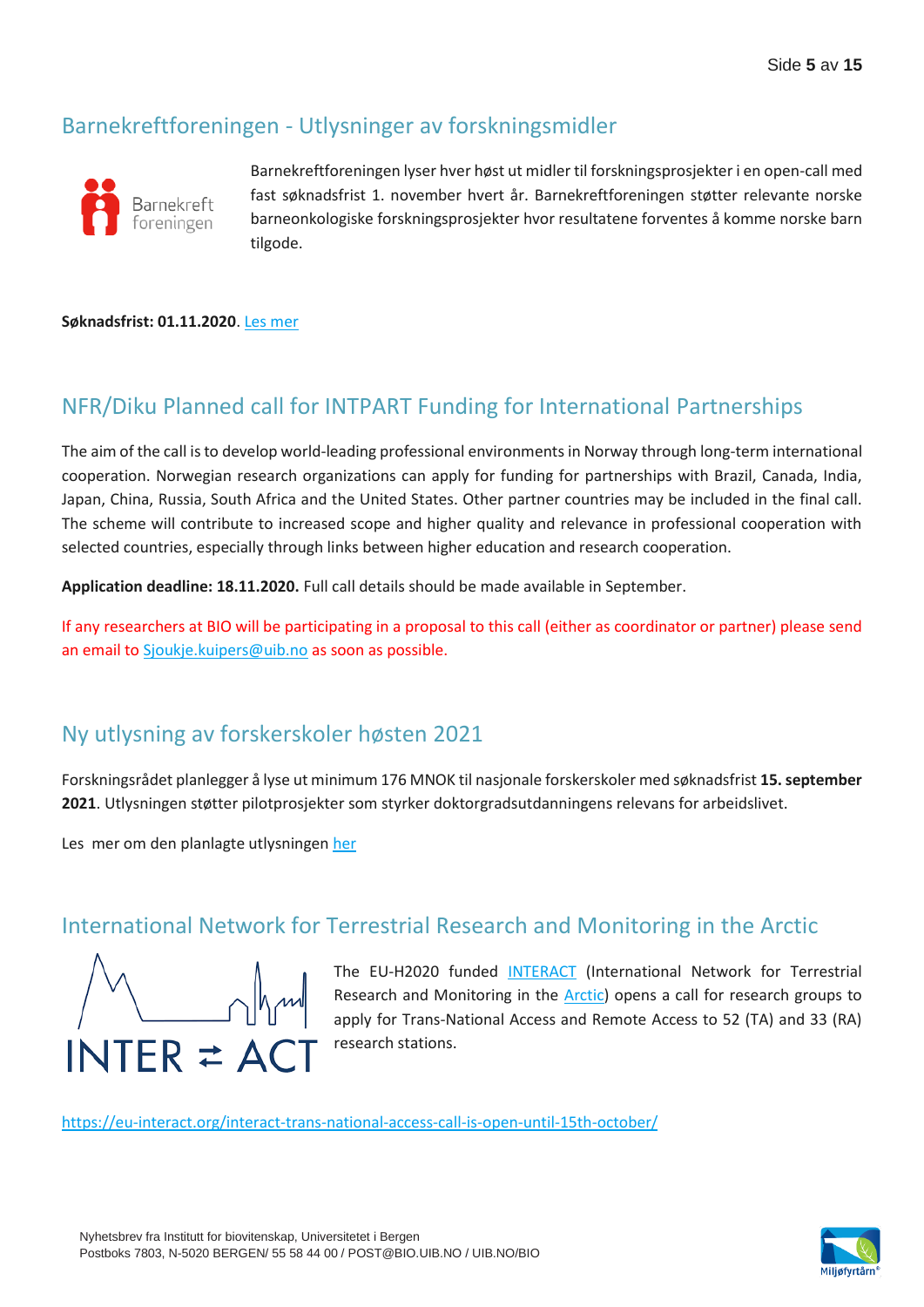## [BiodivERsA](https://www.biodiversa.org/undefined/) and [Water JPI](http://www.waterjpi.eu/) Utlysning: "Conservation and restoration of degraded ecosystems and their biodiversity, including a focus on aquatic system





Den 5. oktober lyser Forskningsrådet ut 10 MNOK til norske forskere som vil delta i internasjonalt forskningssamarbeid om vern og restaurering av økosystemer og naturmangfold.

Utlysningen dekker følgende tre tematiske områder:

•Studying the biological and biophysical processes at stake for conservation/restoration, and their interactions.

•Assessing trade-offs and synergies between targets, benefits and policies for conservation and restoration.

•Knowledge for improving the effectiveness and upscaling of conservation and restoration actions.

Utlysningen har et særlig fokus på ferskvann, men det er også lov å søke om midler til å forske på terrestriske økosystemer. Norske forskere kan derimot ikke søke om midler til å søke på marine økosystemer.

Utlysningen er et samarbeid mellom BiodivERsA o[g Water JPI.](http://www.waterjpi.eu/) Leter du etter europeiske partnere å samarbeide med, kan du bruke søkeverktøyet BiodivERsA har laget for denne utlysningen.

**Søknadsfrist 1: 07. 2.2020 Søknadsfrist 2: 03.05.2021** 

Mer info finne[s her.](https://www.forskningsradet.no/utlysninger/internasjonale-fellesutlysninger/conservation-and-restoration-of-degraded-ecosystems-and-their-biodiversity-including-a-focus-on-aquatic-systems/?utm_campaign=01-09-2020&utm_content=test2&utm_medium=email&utm_source=apsis&utm_term=test1) Utlysningen finnes p[å BiodivERsAs nettsider.](https://www.biodiversa.org/1773)

## Announcing the Blue Climate Initiative Community Award for Ocean-Related Climate Solutions.

Climate change is the greatest environmental challenge of our time, and island and coastal communities are among those most severely impacted. But island and coastal communities are also among the most resourceful and creative. With this in mind, the Blue Climate Initiative is launching a Community Award for Ocean-Related Climate Solutions to encourage and support community programs that provide the most promising ocean-related strategies to combat climate change. Winning projects will be showcased at the high-profile Blue Climate Initiative Summit in French Polynesia in the second half of 2021, raising their visibility and providing an opportunity to garner financial and other support to help in scaling their solutions.

[https://www.blueclimateinitiative.org](https://www.blueclimateinitiative.org/)

[Read the full announcement](http://vedlegg.uib.no/?id=93f8386493b164d401be65692e1383fc)

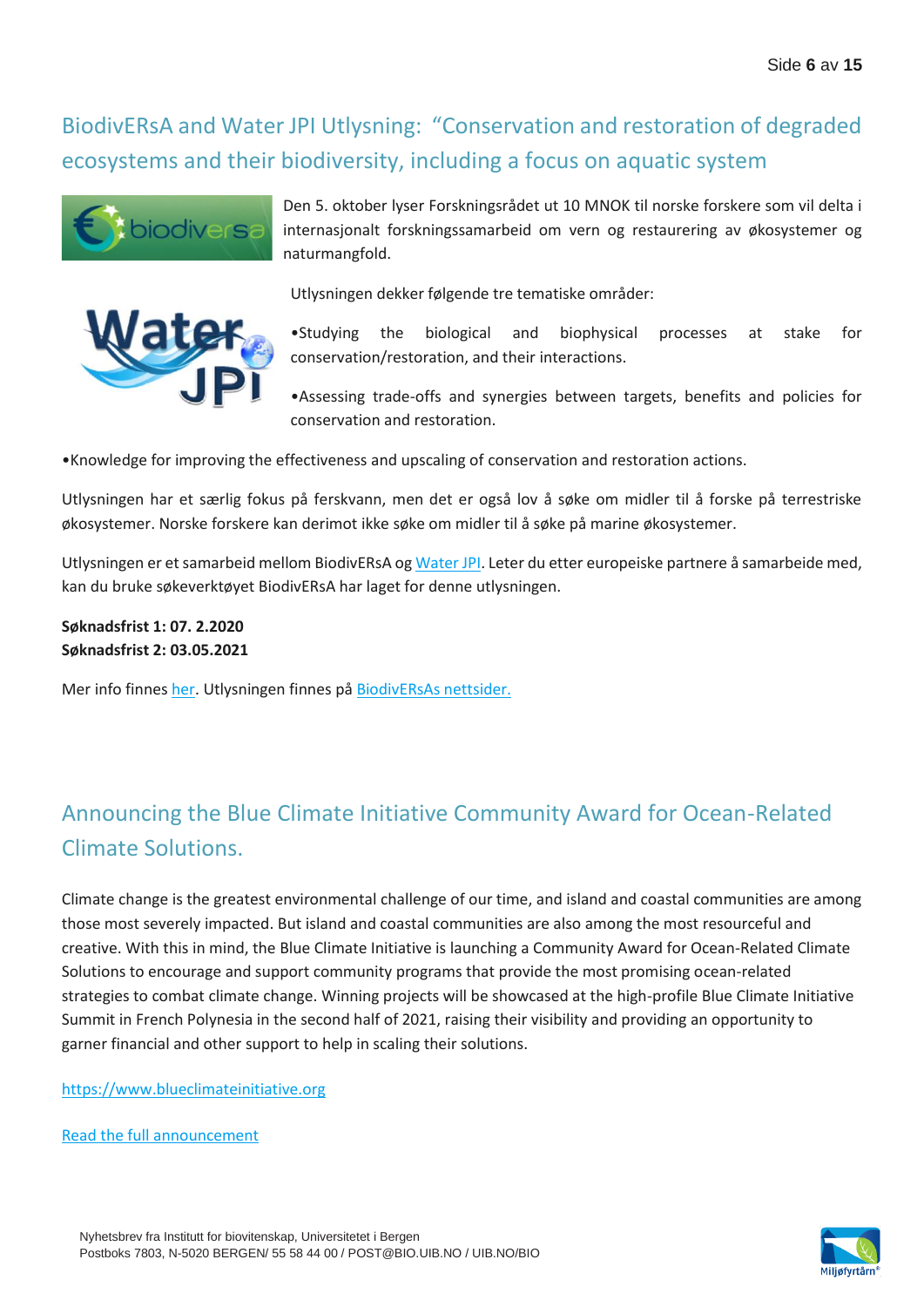## International Arctic Science Committee trenger fire norske forskere



Vil du delta i en av arbeidsgruppene i International Arctic Science Committee eller har du en kollega du kan nominere?



Forskningsrådet søker nye representanter til arbeidsgruppene marin, kryosfære og samfunn og humaniora i den Internasjonale arktiske forskningskomiteen (International Arctic Science Committee, IASC) fra januar 2021. I tillegg søker vi en representant til arbeidsgruppen atmosfære fra januar 2022. Vi inviterer herved til nominasjon av en

kandidat til hver av disse fire arbeidsgruppene. Vi ser etter motiverte kandidater fra norske forskningsinstitusjoner som deltar aktivt i arktisk forskning.

**Frist for nominasjoner er 15.10.2020**. Lenke til mer informasjon og nominasjonsskjem[a her](https://www.forskningsradet.no/nyheter/2020/international-arctic-science-committee-trenger-fire-norske-forskere/?utm_campaign=01-09-2020&utm_content=test2&utm_medium=email&utm_source=apsis&utm_term=test1)

### Innovasjonsprisen i 2020

Kjenner du nokon som bør få innovasjonsprisen? Kanskje deg sjølv?



I år leitar vi etter personar eller verksemder som har klart å snu seg rundt under koronapandemien og som har klart å skape spennande forskingsbasert innovasjon når ting elles har sett mørkt ut.

Vinnaren mottar heder og ære og ein halv million kroner.

**[Send inn forslag før 24.09.2020.](https://one-lnk.com/x1evlYwMGtwRmTaEHiPo6Xo86iMVddK1BHLKw0qS3FnZ8C2I5eQqdlucfcReDE7DwsO7s33qxHwAqKFHpzSTcS3uw/x1eXb3o-ITp4_aZa7A7y-2GQ5BOP2JRrjXCaL7nJQuu_NwLiFJiyXLFCK9K8bkmv0A61q0TdXbKLLr5mekGYtZN3kuouax40N8XzK0AZW3ox1usf1ki3_SroPktBUCDTaU8UfriOujQ9ekj-zmmcS-HjyNUGCzlCwTipTJ0kLSRc0olRR0siGlIr_W-GVW0Fsw7Ba37mnLvSHDtHoM7jDSAcMl3bwUxica3Vrz-xPtUQXxjbkHiR5saAEskaeRTbX92VtVsF-TBfCzADw_rzLqSyYp-d6bQUebMdpYLZozK2pJbUG2LXErgZh6Dc4oPYS1cAwTaTSYfBjqMIpGjKrwU2w/x1eyApv-Ie7qCLJwadS3vfLrzIbBtmXhwxO6Tnt-bgRPXvAvyI7F28_1s-mxEC4DUa-/)** [Les mer](https://www.forskningsradet.no/om-forskningsradet/prisutdelinger/innovasjonsprisen/?utm_campaign=03-09-2020&utm_content=test2&utm_medium=email&utm_source=apsis&utm_term=test1)

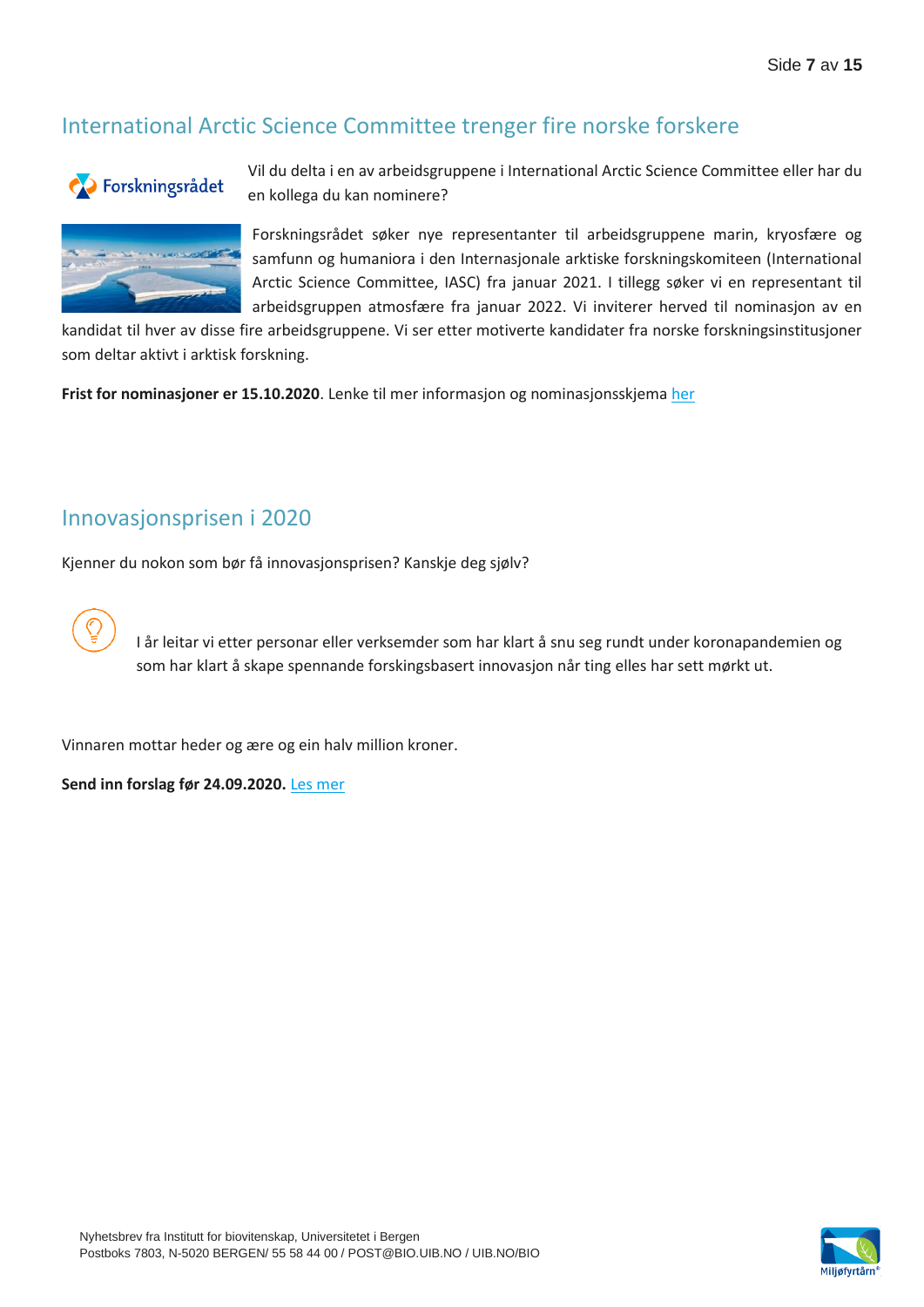### **IPBES assessment of invasive alien species external review**



The external review for the first order draft of the chapters of the **IPBES** thematic assessment of invasive alien species and their control [\(IPBES invasive alien species assessment\)](https://marineboard.us10.list-manage.com/track/click?u=2869e6448eb2a60f72bf9154c&id=4d0ed34636&e=6546a1f10a) is now live. The period for this first external review is from 31 August to 18 October 2020. This assessment will assess the current status and trends of invasive alien species, their impacts, their drivers, their management, and options for policy to deal with the challenges they pose. The assessment takes into account various knowledge and value systems including local and indigenous knowledge. The assessment will be solution-oriented and will provide policymakers with flexible and pragmatic response options, including strategies for prevention and adaptive management of invasive alien species.

You can find out more [online.](https://marineboard.us10.list-manage.com/track/click?u=2869e6448eb2a60f72bf9154c&id=ab4dae24df&e=6546a1f10a)

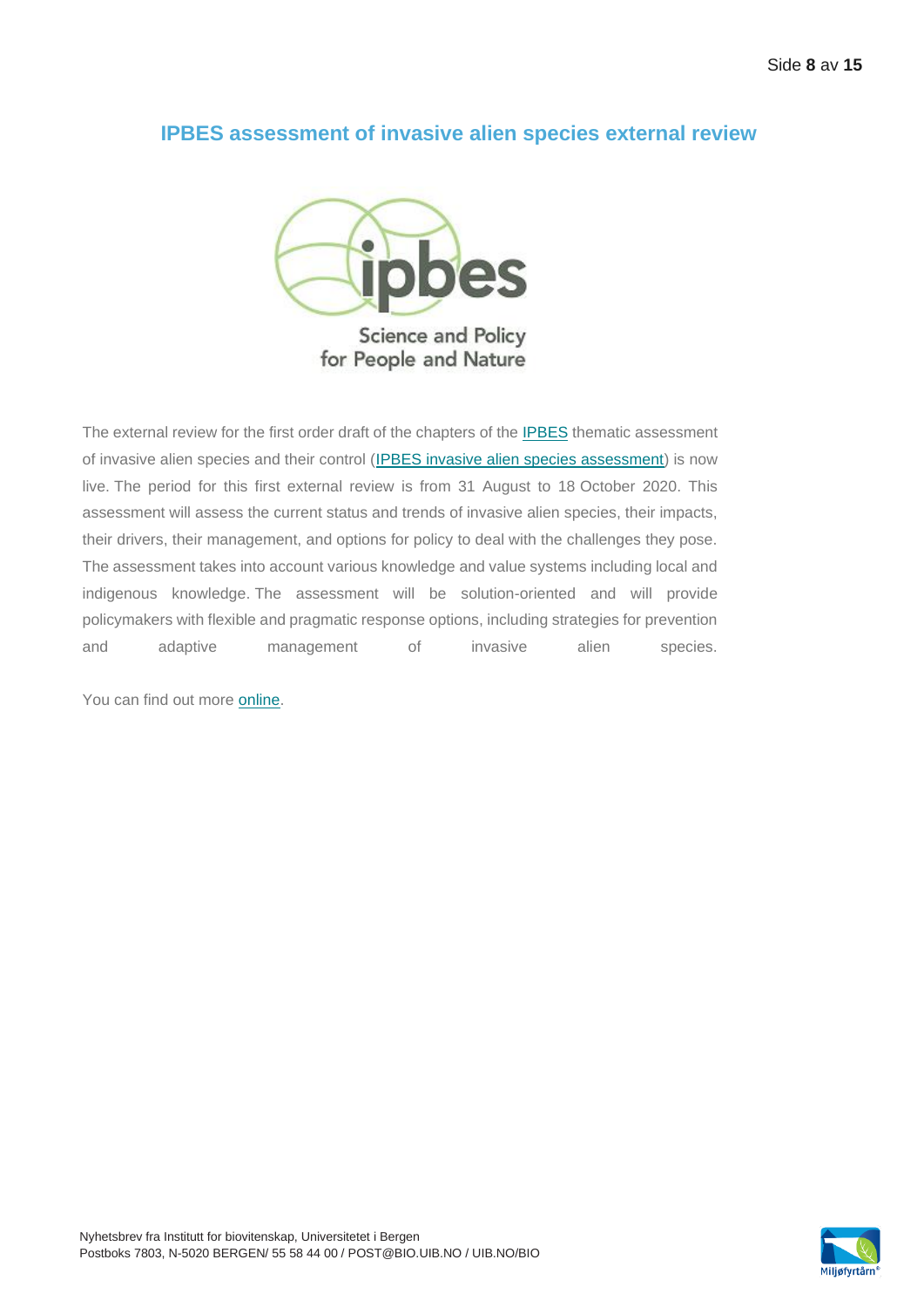

**Integrated Marine Biosphere Research** 

#### **Call for nominations for the 2021 IMBeR Scientific Steering Committee**

The Integrated Marine Biosphere Research project [\(IMBeR, www.imber@info\)](http://r20.rs6.net/tn.jsp?f=001ud-Mk_SrM6jgUsTKMVdlK2okaARzqKKbxPDvaVCJZdgGGC6MGW6n8RTGWFh4Lafion7OVDOMwMbdBzBgPdYFUkXGzYfvKyNfaDc5_EldRGYnOkGvRs7z3MGVxcJnflKz5W1pUdrU9HI=&c=rdeDaNBL_9XMhAdHqf59comrt5niJTI1iXTyv3L8b9EAIn1A7kiKgQ==&ch=H-ssGGRybGaAFajexGpCXkHATglYIqlK0u50Ydazwv23AYiFp3_6vg==) invites nominations for members of its Scientific Steering Committee (SSC) for a term beginning on 1 January 2021.

The SSC is responsible for the development, planning and implementation of IMBeR science. The IMBeR science plan (2016-2025) is available at: [IMBeR SPIS 2016-2025.](http://r20.rs6.net/tn.jsp?f=001ud-Mk_SrM6jgUsTKMVdlK2okaARzqKKbxPDvaVCJZdgGGC6MGW6n8RTGWFh4Lafi5g4jlGYj5l15P3tlCqoLragb74eLEL7hIEFN-JjokqChsrUy9haydTDKmVuzgiiT8y8KbPQZjhv_mbZzXuN7FldJUwbjR8c9_5fItr0Kg6ru1Bogz3CVx45DA9beM-en12jDKCD9gUv0ZMwGjKndbyj_vUwh8yEF&c=rdeDaNBL_9XMhAdHqf59comrt5niJTI1iXTyv3L8b9EAIn1A7kiKgQ==&ch=H-ssGGRybGaAFajexGpCXkHATglYIqlK0u50Ydazwv23AYiFp3_6vg==)

More information about the SSC is available at: [IMBeR Scientific Steering Committee.](http://r20.rs6.net/tn.jsp?f=001ud-Mk_SrM6jgUsTKMVdlK2okaARzqKKbxPDvaVCJZdgGGC6MGW6n8RTGWFh4Lafi-5iQSyRGA_n2jg7QevCkaKyd3xGk7UPZegrvO8HqD_Q97sjxdxk2ZxGwX9ex_WmbopK2jAHB-j7qYJn3E1O5TSdx0UcwIYZoZRMHrf2BQ8OegOkqEHvu-Q==&c=rdeDaNBL_9XMhAdHqf59comrt5niJTI1iXTyv3L8b9EAIn1A7kiKgQ==&ch=H-ssGGRybGaAFajexGpCXkHATglYIqlK0u50Ydazwv23AYiFp3_6vg==)

Please send nominations to the IMBeR International Project Office-Canada (**[imber@dal.ca](mailto:imber@dal.ca)**) by **Tuesday 15 September 2020.**



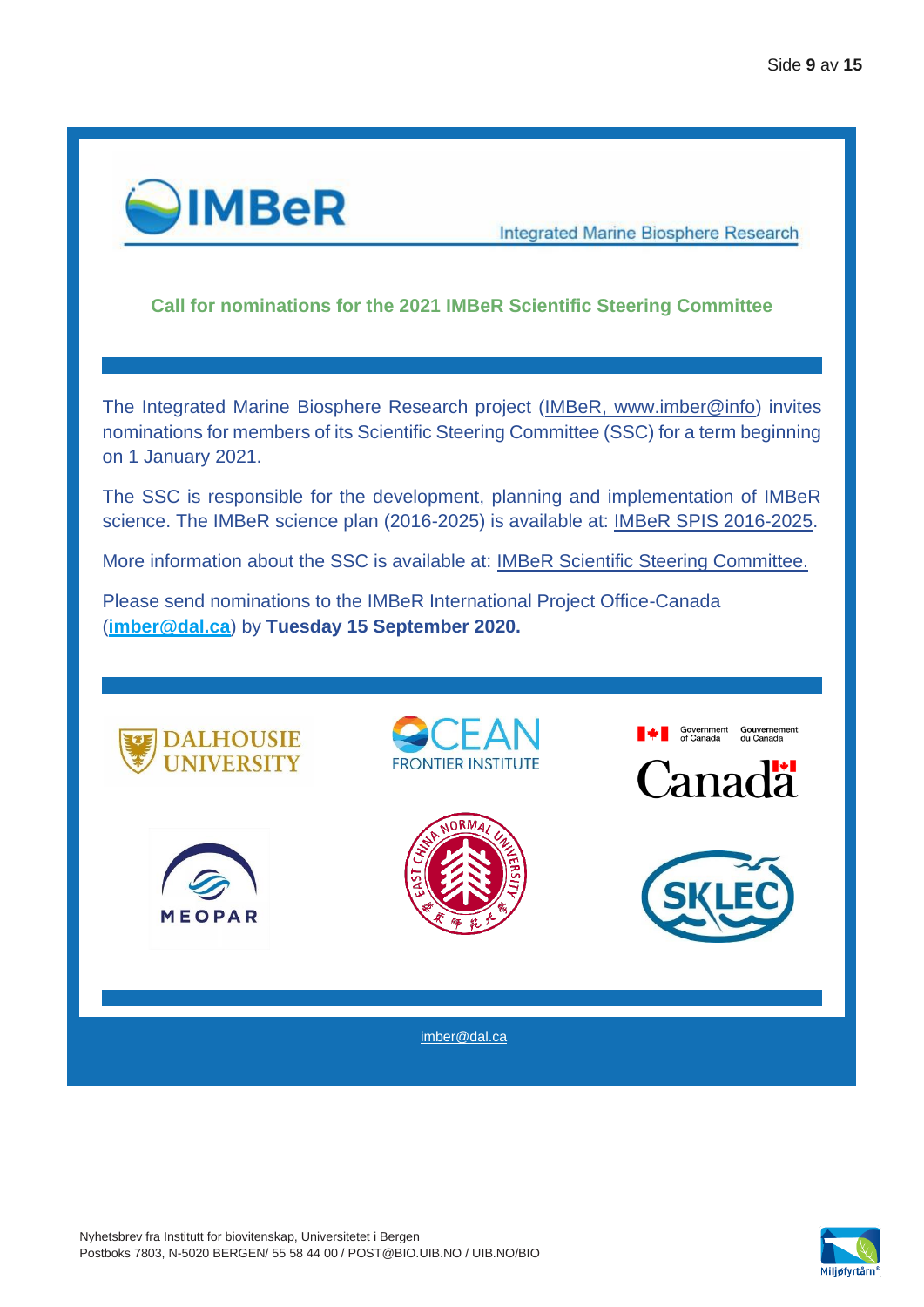### **Have your say on Horizon Europe and the Missions**



The European Commission has launched a consultation on the **Horizon Europe Strategic Plan** (Deadline **18 September**), and a call for **Ideas on the Missions** (Deadline **14 September**).

**Horizon Europe Strategic Plan**: [https://ec.europa.eu/info/news/share-your-views-horizon-europes-priorities](https://marineboard.us10.list-manage.com/track/click?u=2869e6448eb2a60f72bf9154c&id=3fb235e9c9&e=6546a1f10a)[next-four-years-2020-sep-01\\_en&pk\\_campaign=rtd\\_news](https://marineboard.us10.list-manage.com/track/click?u=2869e6448eb2a60f72bf9154c&id=3fb235e9c9&e=6546a1f10a)

**Missions:** [https://ec.europa.eu/info/news/have-your-say-eu-missions-adapting-climate-change-conquering](https://marineboard.us10.list-manage.com/track/click?u=2869e6448eb2a60f72bf9154c&id=8a36a7be59&e=6546a1f10a)[cancer-greener-cities-and-healthy-oceans-and-soils-2020-sep-1\\_en&pk\\_campaign=rtd\\_news](https://marineboard.us10.list-manage.com/track/click?u=2869e6448eb2a60f72bf9154c&id=8a36a7be59&e=6546a1f10a)

You can comment on each of the 5 mission areas here: [https://missions-get](https://marineboard.us10.list-manage.com/track/click?u=2869e6448eb2a60f72bf9154c&id=d213a67f0b&e=6546a1f10a)[involved.ec.europa.eu/conferences.](https://marineboard.us10.list-manage.com/track/click?u=2869e6448eb2a60f72bf9154c&id=d213a67f0b&e=6546a1f10a) For the Healthy Oceans, Seas, Coastal and inland waters Mission you can suggest up to 100 proposals and vote for 5 proposals here: [https://missions-get](https://marineboard.us10.list-manage.com/track/click?u=2869e6448eb2a60f72bf9154c&id=4808ca4644&e=6546a1f10a)[involved.ec.europa.eu/conferences/oceans/f/82/](https://marineboard.us10.list-manage.com/track/click?u=2869e6448eb2a60f72bf9154c&id=4808ca4644&e=6546a1f10a)

There is also a related questionnaire here: [https://missions-get](https://marineboard.us10.list-manage.com/track/click?u=2869e6448eb2a60f72bf9154c&id=36d36029af&e=6546a1f10a)[involved.ec.europa.eu/conferences/oceans/f/136/](https://marineboard.us10.list-manage.com/track/click?u=2869e6448eb2a60f72bf9154c&id=36d36029af&e=6546a1f10a)

### **Have your say on the EU mission for healthy oceans, seas, coastal and inland waters**



**Get involved** Let's fulfil our EU missions

Do you care about our oceans and seas and got a great idea how to support them? Then maybe the EU missions' call for ideas is just for you!

[https://ec.europa.eu/fisheries/press/have-your-say-eu-mission-healthy](https://ec.europa.eu/fisheries/press/have-your-say-eu-mission-healthy-oceans-seas-coastal-and-inland-waters_en)[oceans-seas-coastal-and-inland-waters\\_en](https://ec.europa.eu/fisheries/press/have-your-say-eu-mission-healthy-oceans-seas-coastal-and-inland-waters_en)

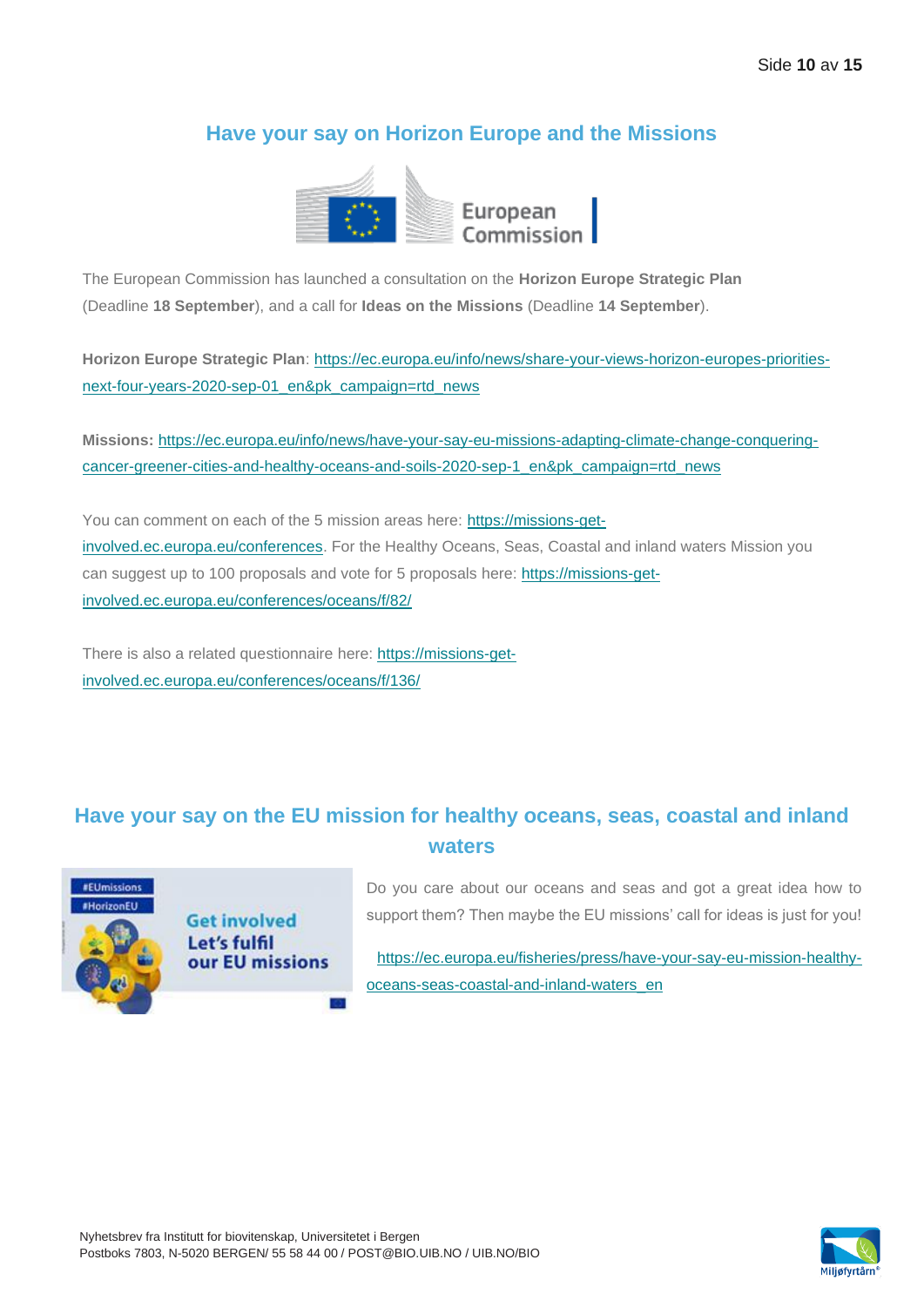# **BIO-kalender**

# Torsdag 17. september

**Ph.d. midtveisevaluering Ronja Alicia Angelika Göhde:** *Reconstruction the evolutionary origin of synaptic protein complexes*  10:00–10:45 Microsoft Teams Meeting – online. Kontakt [Tommy.Strand@uib.no](mailto:Tommy.Strand@uib.no) for meeting link

## Torsdag 24. september

**Masterpresentasjon, Sol Hollekim:** Immungener regulert hos atlantisk laks ved enkle- og koinfestasjoner med ektoparsittene *Caligus elongatus* og *Lepeophtheirus salmonis*. Torsdag 24/9 klokken 10:00 K1+K2 (Antall plasser i lokalet er begrenset grunnet smittevernbegresninger)

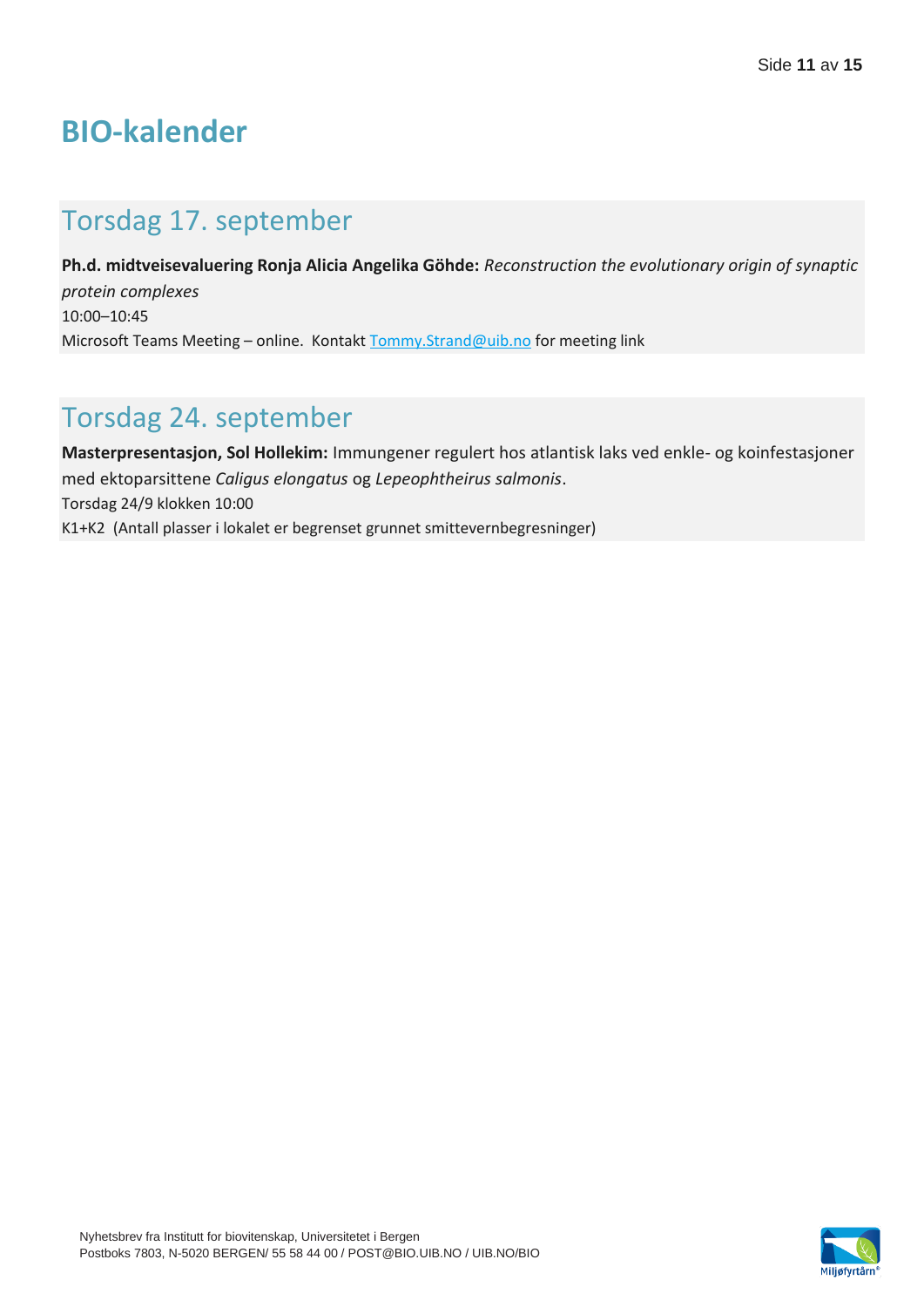## **Arrangementer**



UiB er partner i The Ocean – den årlige havrelaterte konferansen der akademi, politikk, næringsliv, forvaltning og andre møtes:<https://www.theocean.no/>

Kjente personer fra samfunnsliv og havrelaterte næringer deltar med innlegg. Etter lunsj er det tre tematiske parallellsesjoner[: https://www.theocean.no/program/](https://www.theocean.no/program/)

Ansatte og studenter kan følge konferansen digitalt.

Påmelding:<https://events.provisoevent.no/bergenlive/events/THEOCEANDIGITAL/register>

## Havforskningstiåret: Workshop om Arctic Ocean Action Plan



Er du interessert i Arktis og hav og hvordan dette skal jobbes med under FNs tiår for havforskning? NFR oppfordrer deg til å bidra med din kunnskap: Bli med på digitale workshoper.

I oktober og november arrangeres en serie digitale arbeidsmøter der målet er å utvikle en handlingsplan for hvordan havforskningstiåret skal jobbe med arktisk hav.

Når: 22.10.2020 09.00 - 23.10.2020 16.00

**Påmeldingsfrist: 25.09.20.** Le[s mer](https://www.forskningsradet.no/arrangementer/2020/havforskningstiaret-arctic-ocean-action-plan/?utm_campaign=01-09-2020&utm_content=test2&utm_medium=email&utm_source=apsis&utm_term=test1)

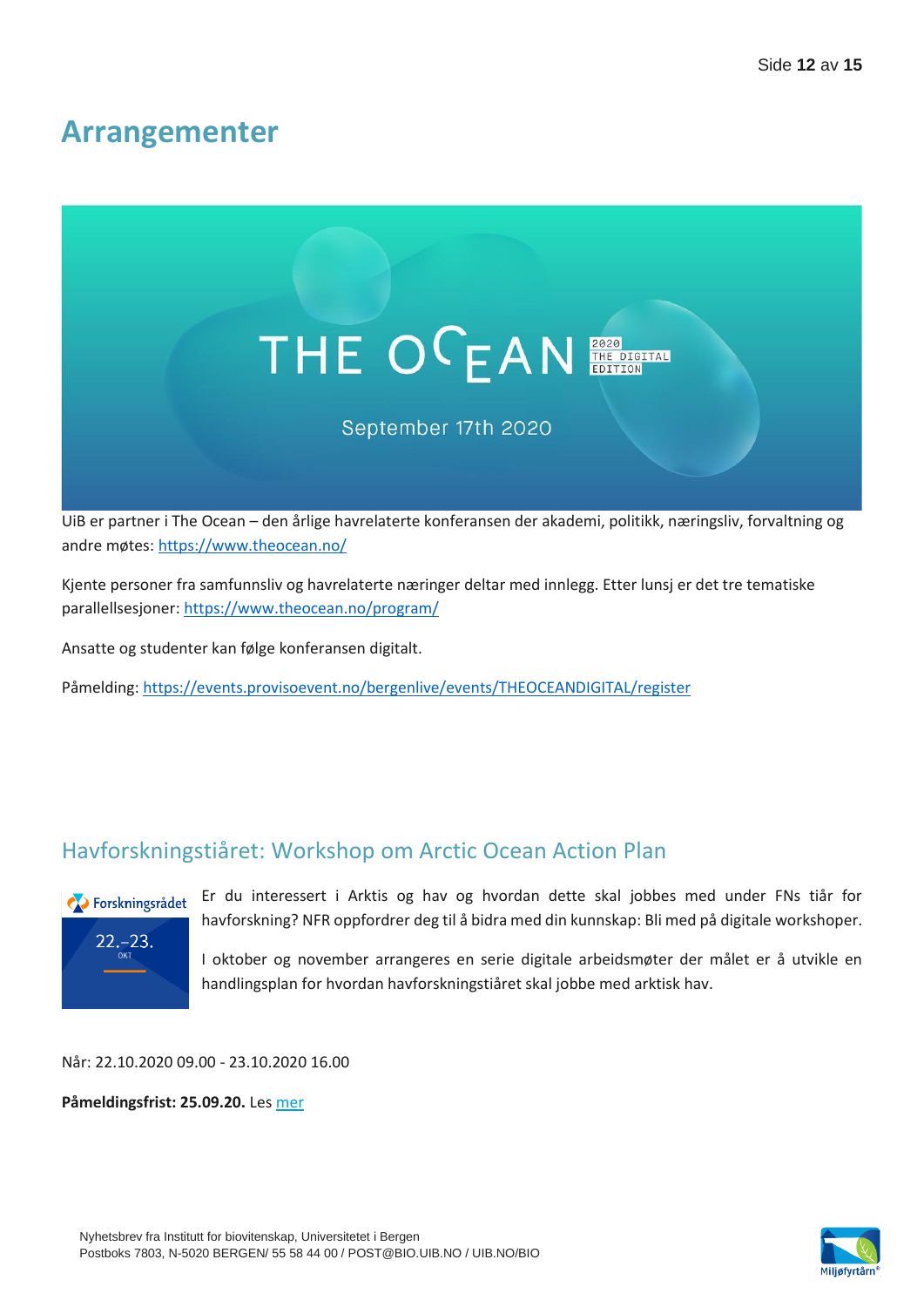

Through the "Land meets Ocean" webinar series we will explore the possibility of innovation across aquaculture, agriculture, and fishery. Stakeholders and experts from the sectors will share knowledge and insights on what is done today, as well as challenges and possibilities of the future.

#### **Topics that will be covered throughout the webinar series**

- Circular economy and the blue green opportunities
- Value development of residual raw materials from the blue and green value chain to new products
- Recycling of waste from aquaculture, agriculture, and fishery for new cross-sectoral value creation
- Development of new sustainable feed ingredients from land and ocean

<https://www.legasea.no/legasea/nyheter/latest-news/invitation-to-webinar-series-land-meets-ocean/>

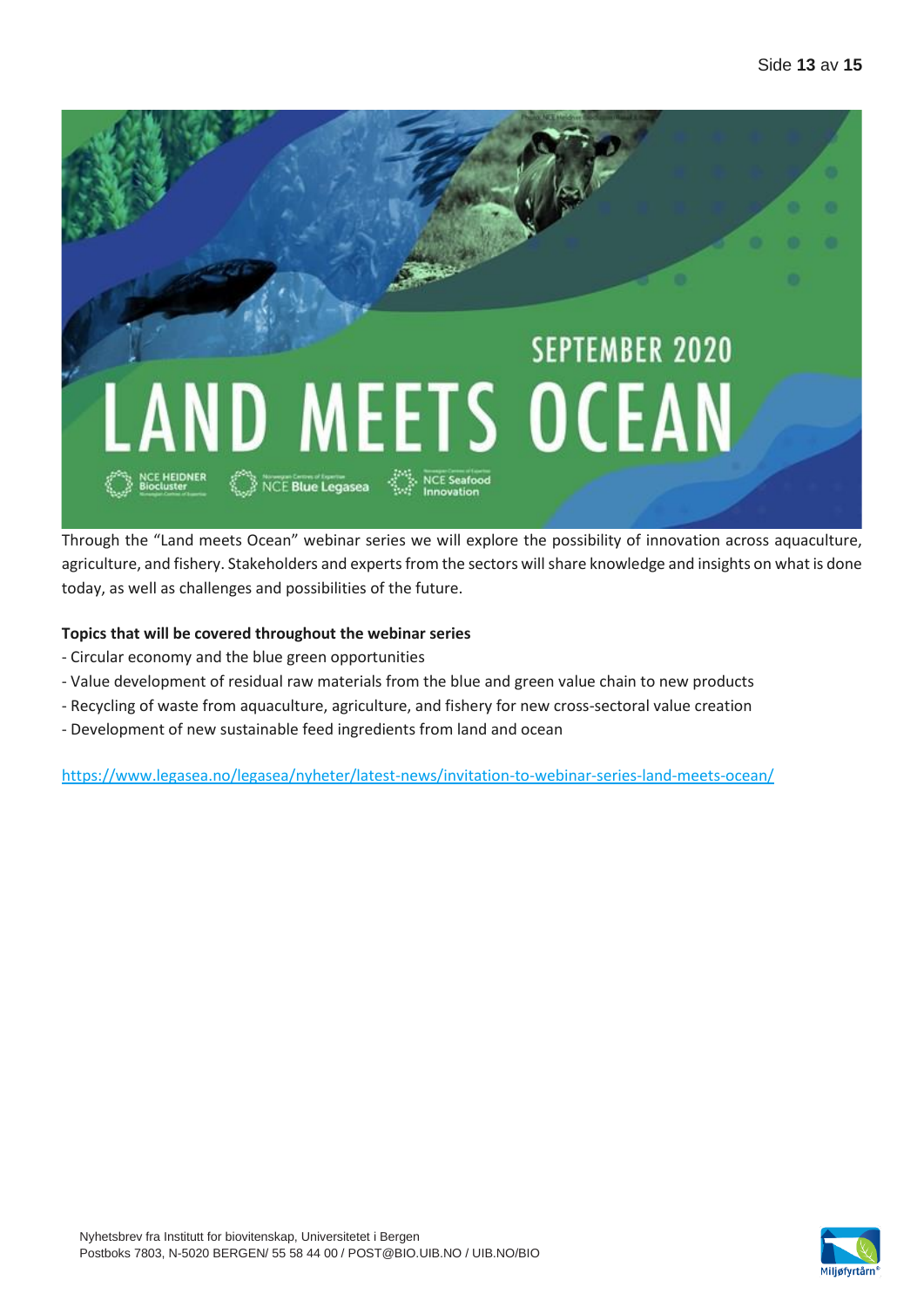

The  $\frac{7^{\text{th}}}{2^{\text{th}}}$  [EMB Forum](https://marineboard.us10.list-manage.com/track/click?u=2869e6448eb2a60f72bf9154c&id=331de53181&e=6546a1f10a) brings together diverse stakeholders from government, academia, NGOs and industry to discuss the role of big data, digitalization and artificial intelligence in marine science to support of the [EU Green Deal,](https://marineboard.us10.list-manage.com/track/click?u=2869e6448eb2a60f72bf9154c&id=83a4e56773&e=6546a1f10a) the [EU post-2020 Biodiversity Strategy](https://marineboard.us10.list-manage.com/track/click?u=2869e6448eb2a60f72bf9154c&id=6417ce55c6&e=6546a1f10a) and the development of a [Digital Twin Ocean.](https://marineboard.us10.list-manage.com/track/click?u=2869e6448eb2a60f72bf9154c&id=e483fb733a&e=6546a1f10a) Due to the ongoing COVID-19 pandemic, the 7<sup>th</sup> EMB Forum on 23rd October 2020 will be a hybrid event, combining remote presentations and inperson panel discussions with panelist based in Belgium. The in-person event will take place at [BluePoint](https://marineboard.us10.list-manage.com/track/click?u=2869e6448eb2a60f72bf9154c&id=e9bc2c05a8&e=6546a1f10a) Brussels, and will be live-streamed to a remote audience, who will be able to submit questions to panelists via Sli.do. A small in-person audience will be present (by invitation only) to ensure social distancing. In the event of a full lockdown in Brussels or Belgium at the time of the Forum, the event will take place entirely online.

You can find out more and register [here.](https://marineboard.us10.list-manage.com/track/click?u=2869e6448eb2a60f72bf9154c&id=6481289301&e=6546a1f10a)